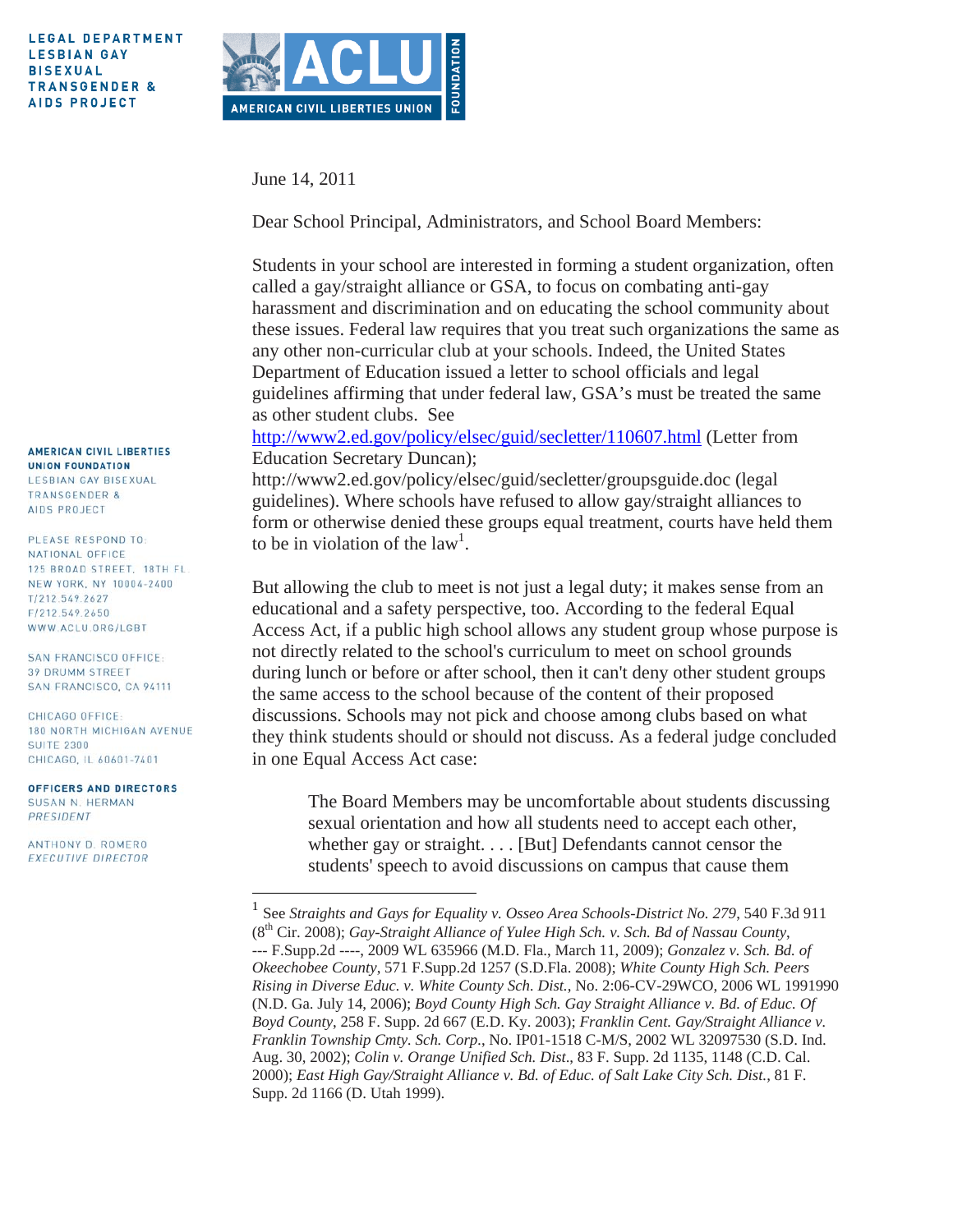discomfort or represent an unpopular viewpoint. In order to comply with the Equal Access Act, Anthony Colin, Heather Zeitin, and the members of the Gay-Straight Alliance must be permitted access to the school campus in the same way that the District provides access to all clubs, including the Christian Club and the Red Cross/Key Club.

*Colin v. Orange Unified Sch. Dist.*, 83 F. Supp. 2d 1135, 1148 (C.D. Cal. 2000). The judge went on to emphasize that the gay/straight alliance provides an important forum for students who are concerned about sexual orientation. Recognizing the impact of discrimination on gay youth, the judge wrote: "This injunction is not just about student pursuit of ideas and tolerance for diverse viewpoints. As any concerned parent would understand, this case may involve the protection of life itself." *Id.* at 1150.

In ruling as he did, the judge recognized that anti-gay harassment and violence are widespread among teenagers, especially in schools. Some of the most common epithets that teens use today to disparage each other are "faggot," "dyke," and "queer." A disproportionate amount of physical violence against lesbian, gay, bisexual and transgender people of all ages is perpetrated by teenage boys. Gay/straight alliances help to combat verbal and physical harassment. They create a space where students can come together to share their experiences, to discuss anti-gay attitudes they may experience in school, or to debate different perspectives on gay-related issues. Students talking openly and honestly with other students is a uniquely effective way of making young people aware of the harms caused by discrimination and violence.

School officials should not silence these student-initiated debates and discussions, as long as they do not involve targeted harassment of an individual student or group of students. Silencing ideas in a non-curricular setting because some people don't like them is not only incompatible with the educational values of open inquiry and wide-ranging debate that are central to our free political system — it is against the law.

The Equal Access Act was signed into law in 1984 after being heavily promoted by religious groups who wanted to ensure that students could form Christian clubs in public schools. The authors of the law understood that if this right were extended to students who wanted to start religious clubs, then it must be extended to all students.

Common ways schools try to block GSA's — and why you shouldn't try them

1. **Refusing to approve a GSA on the basis of morality:** The Equal Access Act specifically provides that a school cannot deny equal access to student activities because of the "religious, political, philosophical, or other content of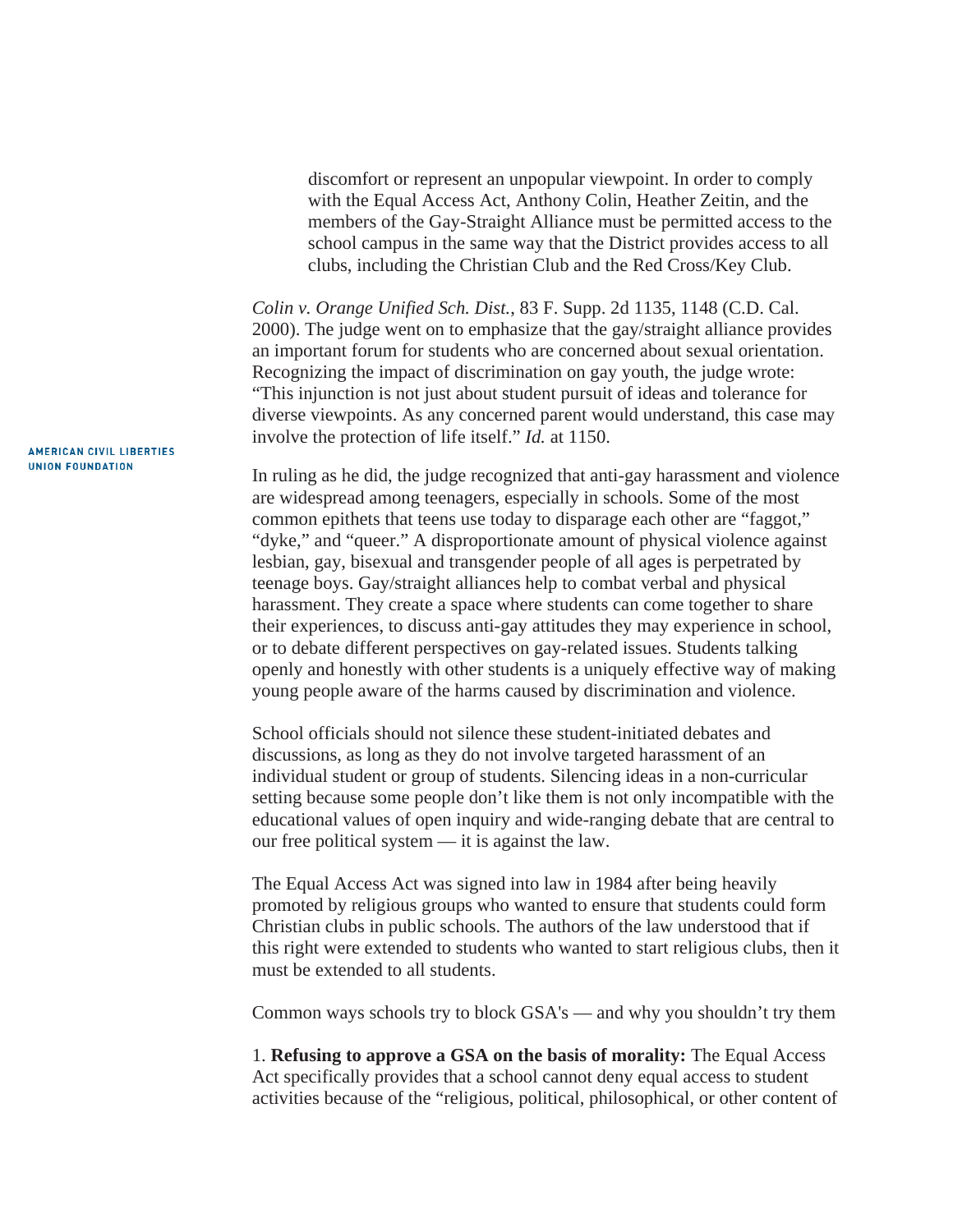the speech at such meetings." 20 U.S.C. § 4071(a). Since any moral objections the school may have to a Gay/Straight Alliance are based on the religious, political, or philosophical views of its members, such an objection isn't recognized by the Act. Simply put, the school cannot ban a GSA based on issues of morality if the GSA doesn't interfere with the orderly conduct of educational activities in the school.

2. **Refusing to approve GSA because the school doesn't want to be viewed as "endorsing homosexuality":** Simply allowing a GSA to meet at a school does not indicate that the school approves or endorses the subject matter of the meetings. Observing that "the proposition that schools do not endorse everything they fail to censor is not complicated," the Supreme Court has held that secondary school students are mature enough to understand that a school does not endorse or support speech that it merely permits on a nondiscriminatory basis. *Bd. Of Educ. of Westside Community Schools v. Mergens*, 496 U.S. 226, 250 (1990). Congress recognized the same point, stating that "Students below the college level are capable of distinguishing between State-initiated, school sponsored, or teacher led religious speech on one hand and student-initiated, student-led religious speech on the other." *Mergens*, 496 U.S. at 250-51 (quoting S.Rep. No. 98-357, p. 8 (1984)). In short, this excuse is no answer to a lawsuit that students can bring under the Equal Access Act.

3. **Refusing to approve a GSA because the discussion of sex is not appropriate for high school students and/or violates the school's abstinence education policy:** In *Colín v. Orange Unified School District*, 83 F. Supp. 2d 1135 (C.D. Cal. 2000), the court recognized that the focus of most GSA's is not sex, but issues related to sexual orientation and how to combat unfair treatment and prejudice. The court also noted that assuming a GSA will discuss sex and other clubs will not unfairly singles out the GSA based on a stereotype. Courts have also rejected the argument that GSA's are in conflict with school abstinence education policies. *Gay-Straight Alliance of Yulee High School v. Sch. Bd of Nassau County*, 2009 WL 635966 (M.D. Fla., March 11, 2009); *Gonzalez v. Sch. Bd. of Okeechobee County*, 571 F.Supp.2d 1257 (S.D.Fla. 2008). As one court put it:

[The school board] has failed to demonstrate that the GSA's mission to promote tolerance towards individuals of nonheterosexual identity is inherently inconsistent with the abstinence only message [the board] has adopted.

*Gonzalez*, 571 F. Supp. 2d at 1264. Finally, as indicated by the fact that even religious groups in school sometimes discuss sex-related topics and sex education is taught in classes, there is no reason to believe that high school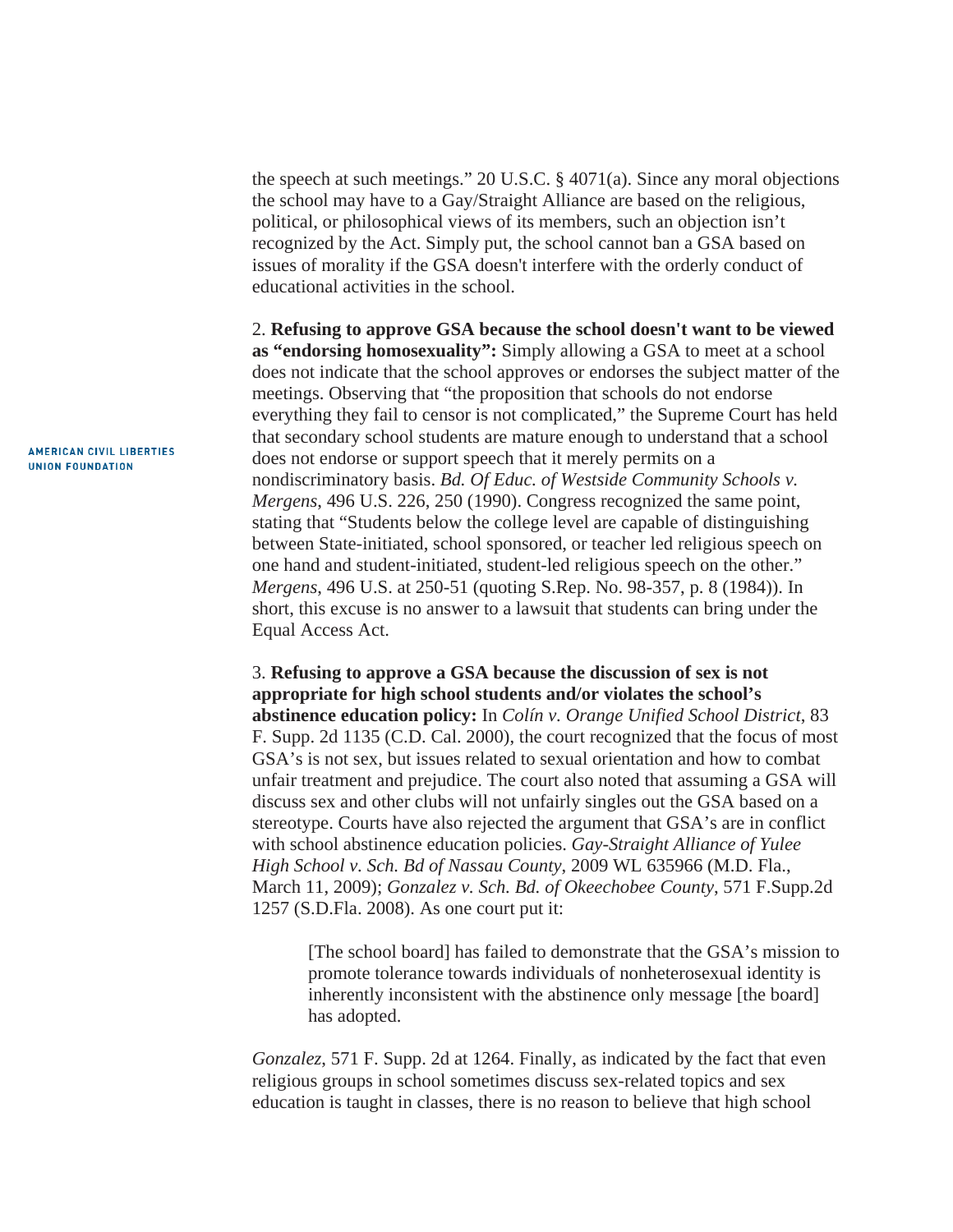students can't discuss sex-related topics. An administrator's discomfort is not sufficient reason to ban a GSA if the GSA does not create a substantial disruption.

4. **Refusing to approve a GSA because you think the Equal Access Act doesn't apply to the GSA at your school:** As noted above, the protections of the Equal Access Act are triggered if the school allows just one non-curricular student activity on campus. While the Act itself doesn't define the differences between curricular and non-curricular clubs, a Supreme Court case does. In *Mergens*, 496 U.S. 226, the court held that a non-curricular student group is any group that doesn't "directly relate" to courses offered by the school. Let's say your school teaches swimming. A swim team or club would then be considered curricular; a scuba diving club would be considered non-curricular, even though it involves swimming. Groups like a chess club, a stampcollecting club, a community service club, or a GSA are usually considered non-curricular, because what they do is not taught in any class.

The line between curricular student activities and non-curricular activities can be blurry, and schools that get it wrong can pay a high price. For example, a school district in Kentucky recently thought that the Equal Access Act did not apply to it because, in its view, the school had no non-curricular clubs on campus. A federal judge held otherwise, noting that the school's community service club, drama club, and class officer organizations continued to meet and were not "directly related" to the curriculum. *Boyd County High Sch. Gay Straight Alliance v. Bd. Of Educ. of Boyd County*, 258 F. Supp. 2d 667 (E.D. Ky. 2003).

Even if a school successfully eliminates all non-curricular clubs, it may still have to allow a GSA to meet if that group is curricular. In Utah, a school district eliminated all non-curricular clubs in an attempt to prevent a GSA from meeting. The GSA students simply formed a different club, whose purpose was to discuss subjects taught in the school's curriculum such as American government and law, U.S. history, and sociology, but from a lesbian and gay rights perspective. When the school rejected the students' application, the students sued. The court held that the school was not applying its policy evenly because it was allowing a very broad interpretation of "curricular" for some groups but not others, and ordered the school to recognize the club. *East High Gay/Straight Alliance v. Bd. of Educ. of Salt Lake City Sch. Dist.*, 81 F. Supp. 2d 1166 (D. Utah 1999).

In short, trying to prevent a GSA from meeting by eliminating all noncurricular clubs, or by limiting the kind of curricular clubs that can meet, is asking for a lawsuit. It also imposes a significant and unjustifiable cost on all students, depriving them of numerous after-school activities simply in order to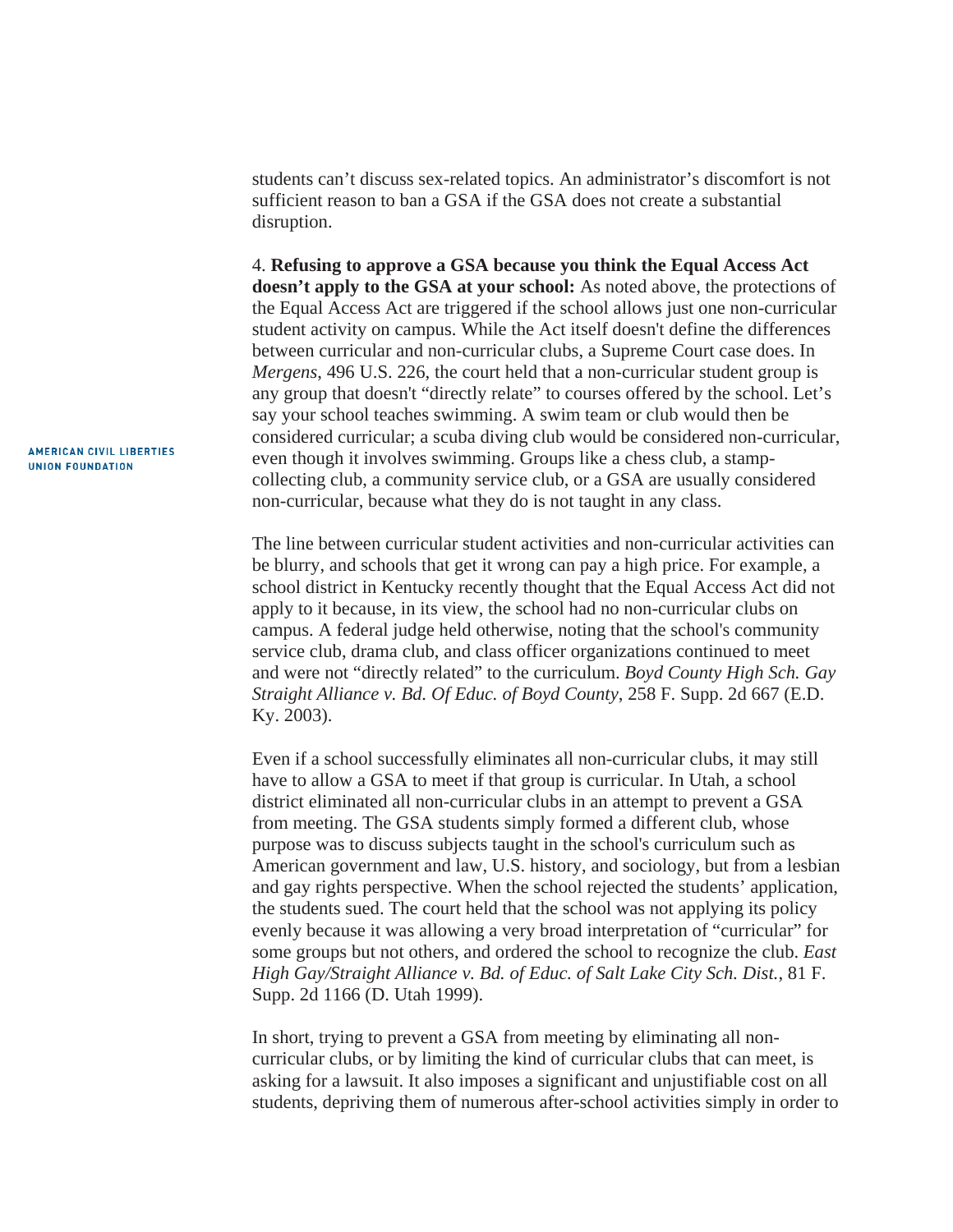silence students concerned about harassment and discrimination. That's just not a proper role for a school.

5. **Refusing to approve a GSA because a GSA will cause disruption:** When there is disruption surrounding a GSA, school officials need to ask themselves, "Who's really being disruptive here?" If students, parents, or community members get in an uproar because they don't like a GSA, *they* are the ones causing the disruption — not the GSA itself. A court in Kentucky recently ruled that even extensive disruption in the community and in school (thousand-person rallies, a boycott by half the student body) isn't enough to justify shutting down a GSA where the GSA members themselves are not causing the commotion. *Boyd County High School Gay/Straight Alliance*, 258 F. Supp. 2d 667.

6. **Refusing to approve a GSA, claiming that it is under the control of some outside group or organization:** Although most high school clubs that address LGBT issues are referred to as GSA's, and although some national organizations like the Gay, Lesbian, Straight Education Network have attempted to compile informal contact directories of GSA's across the U.S., GSA's remain local and student-driven. There is *no* national organization or governing body for GSA's.

A school must apply restrictions regarding involvement of non-school persons uniformly. For example, if other clubs have names from outside organizations (for example a Key Club) and have not been prohibited, then the school cannot deny the GSA approval based on its name. *Colin*, 83 F. Supp. 2d at 1146-47.

## 7. **Imposing conditions on the GSA that don't apply to other clubs:**

Schools cannot subject GSA's to any conditions that do not apply to all other noncurricular clubs. Requiring a faculty advisor for the GSA but not for other groups, or placing different requirements on a GSA's posters, leaflets, and announcements than it places on other groups, are examples of differential treatment that's unlawful. See, e.g., *Straights and Gays for Equality v. Osseo Area Schools-District No. 279*, 540 F.3d 911 (8th Cir. 2008). In addition, delaying acting on the GSA's application for approval can itself be disparate treatment that violates the EAA.

8. **Requiring a GSA to change its name:** Many clubs want to use the name Gay/Straight Alliance, although some come up with other names (one group wanted to call itself Helping Unite Gays and Straights, or "HUGS"). Whatever the name is, schools cannot require that any reference to sexual orientation be removed, since doing so changes the focus and goals of the club. Courts have specifically ruled that school cannot tell a GSA to remove